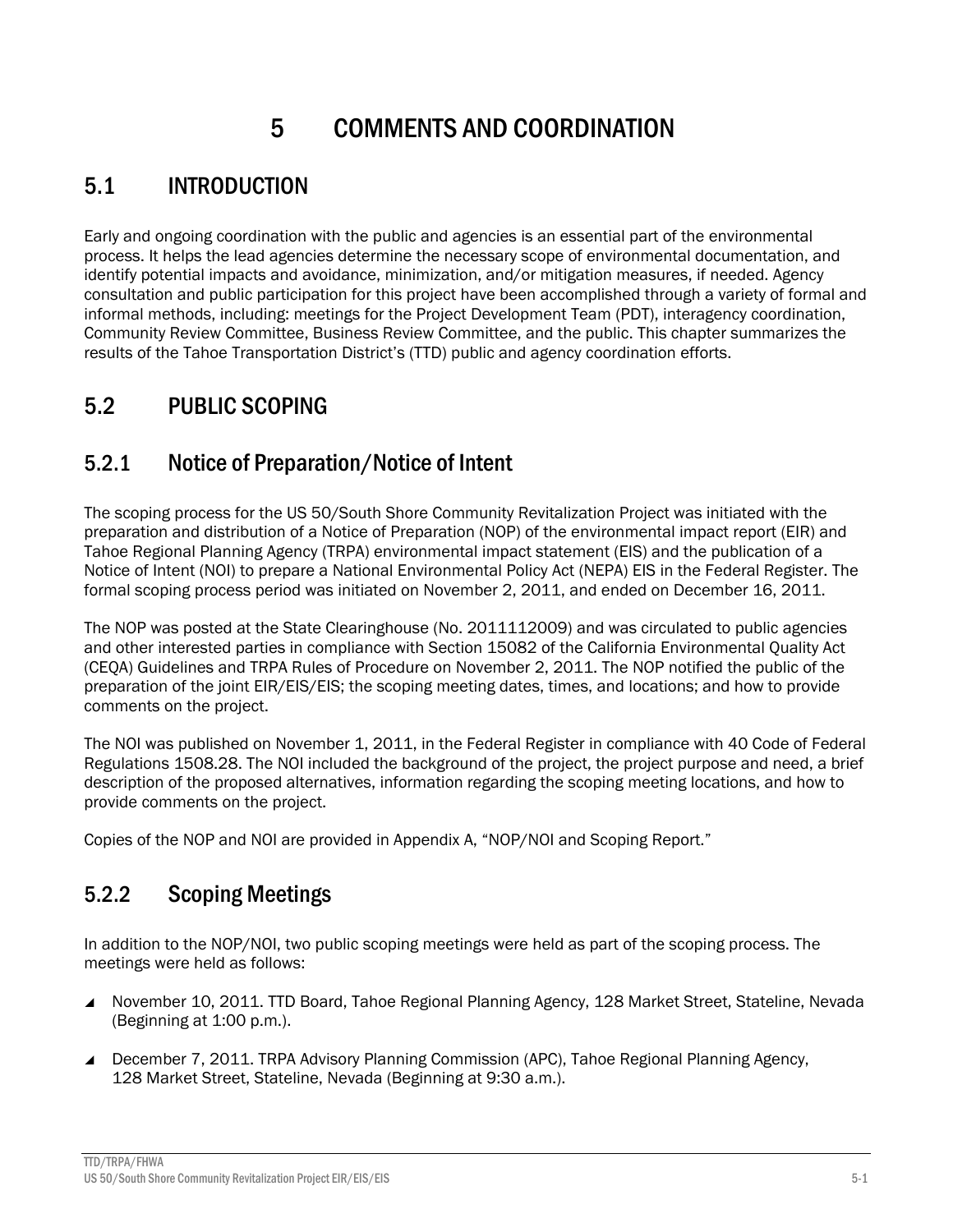### 5.2.3 Comments Received During Scoping

A total of 28 written comment letters and nine oral comments were received from state, regional/local agencies, community groups, members of the general public, and other interested parties via letters, emails, and recorded scoping meeting comments. Comments received pertain to the following resources. Appendix A includes a more detailed summary of comments received:

- ▲ public services and utilities;
- $\triangle$  alternatives;
- ▲ floodplains;
- **4** land use;
- ▲ community impacts;
- ▲ environmental justice;
- ▲ parks and recreational facilities;
- visual resources/aesthetics;
- ▲ water quality and stormwater runoff;
- ▲ geology, soils, land capability and coverage;
- ▲ hazards, hazardous materials, and risk of upset;
- $\blacktriangle$  greenhouse gas emissions and climate change;
- ▲ noise and vibration;
- ▲ traffic and transportation/ pedestrian and bicycle facilities;
- ▲ biological resources; and
- ▲ cumulative impacts.

The Scoping Summary Report (2012), attached in Appendix A, documented the scoping process and contains the following documents and more detailed information regarding the scoping process and comments submitted on the project:

- ▲ summary of the written and oral comments received in response to the NOP and NOI,
- ▲ copies of the NOP and NOI,
- scoping meeting materials,
- ▲ formal scoping letters, and
- ▲ public hearing comment summary.

### 5.3 CONSULTATION AND COORDINATION WITH AGENCIES

#### 5.3.1 Section 4(f) Consultation

Impacts on publicly owned parks are discussed in detail in Section 3.3, "Parks and Recreational Facilities." TTD has consulted with the Nevada Division of State Parks (NDSP) and the California Tahoe Conservancy (Conservancy), who jointly managed Van Sickle Bi-State Park, as it relates to the project's effect on the land, activities, features, or attributes of the park, a resource that qualifies for protection under Section 4(f) of the Department of Transportation Act of 1966. Coordination with the public agencies that own and manage a public park resource is a Section 4(f) requirement.

Meetings with NDSP and the Conservancy were held on:

- $\blacktriangle$  January 10, 2014;
- ▲ October 20, 2014;
- ▲ August 11, 2015; and
- ▲ January 21, 2016.

Meeting attendees that participated in at least one of the Section 4(f) meetings include:

- ▲ Carl Hasty, District Manager, TTD;
- ▲ Adam Spear, General Counsel, TTD;
- ▲ Russ Nygaard, Transportation Capital Program Manager, TTD;
- Larry Vinzant, Senior Environmental Protection Specialist, Federal Highway Administration (FHWA), California Division;
- ▲ Cesar Perez, Senior Transportation Engineer, FHWA-California Division;
- Abdelmoez (Del) Abdalla, Environmental Program Manager, FHWA-Nevada Division;
- ▲ Brett Gainer, Office of the Chief Counsel, FHWA;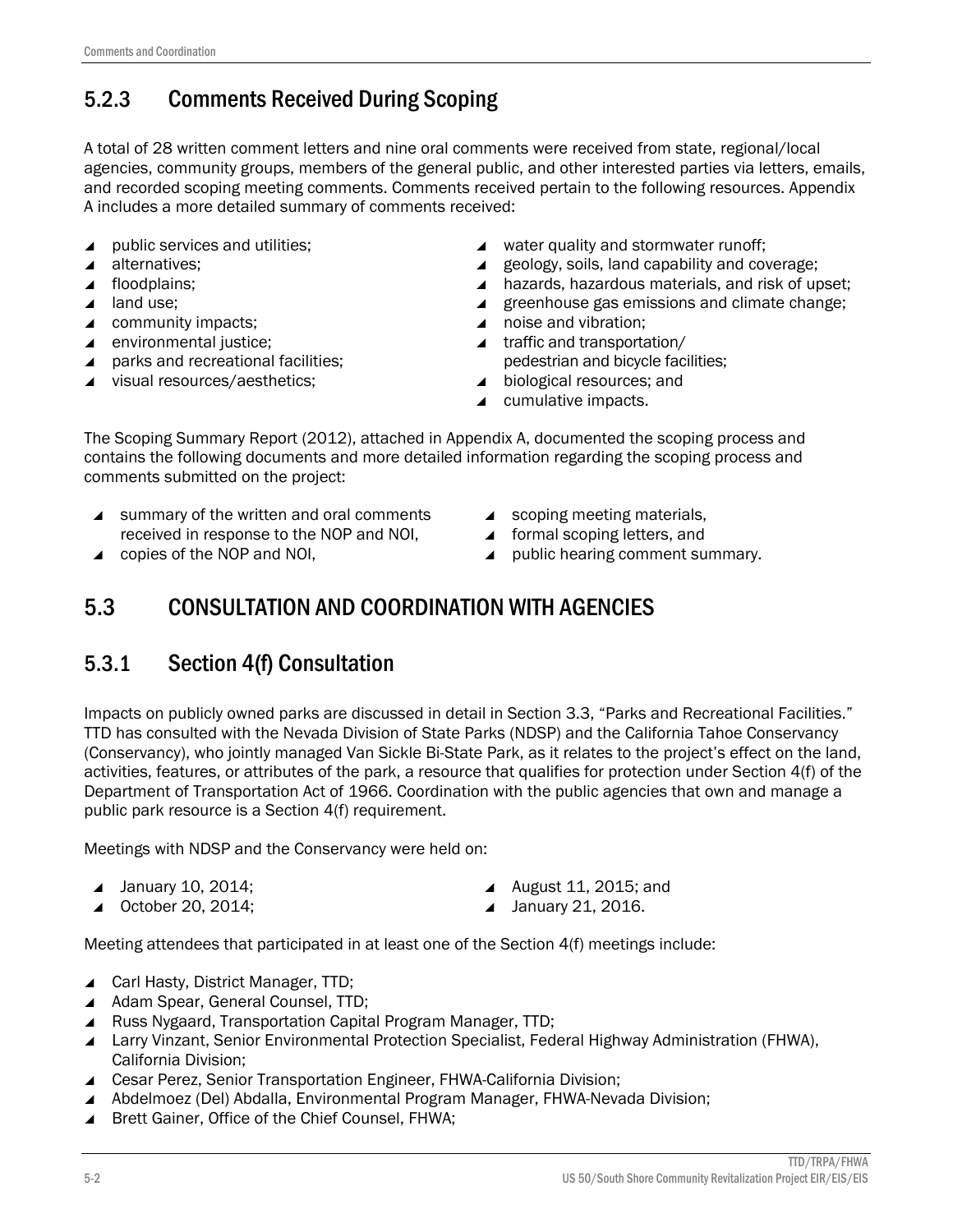- ▲ Will McClure, Civil Rights Program Manager, FHWA-California Division;
- ▲ Dave Tedrick, Senior Environmental Protection Specialist, FHWA-California Division;
- Jake Nelson, Environmental Planner, California Department of Transportation (Caltrans);
- Pedro Rodriguez, Project Manager, Nevada Department of Transportation (NDOT);
- ▲ Mark Davis, Chief of Planning and Development, NDSP;
- ▲ Dana Dapolito, Conservation Staff Specialist, NDSP;
- ▲ Tim Hunt, Chief of Planning and Development, NDSP;
- ▲ Bob Mergell, Deputy Administrator, NDSP;
- ▲ Eric Johnson, Division Administrator, NDSP;
- ▲ Penny Stewart, Supervising Environmental Planner, Conservancy; and
- ▲ Sue Rae Irelan, Associate Environmental Planner, Conservancy.

The purpose of these meetings was to discuss: the necessity of using a narrow strip of park property in the relocated highway right-of-way, potential Section 4(f) issues related to Van Sickle Bi-State Park, project design features to address concerns raised by NDSP and the Conservancy, illustrations of project elements in the context of Van Sickle Bi-State Park, and TTD's Joint Planning Exception request under Section 4(f) Guidelines. Through the coordination process, design features have been included in the project alternatives so that the project would not adversely affect the activities, features, and attributes that qualify the park for protection under Section 4(f). The outcome of the Section 4(f) process is a proposed *de minimis* finding, in accordance with FHWA procedures.

A summary of the FHWA proposed *de minimis* finding is provided in Chapter 4, "Other NEPA-, CEQA-, and TRPA-Mandated Sections." Appendix D includes documentation of the Section 4(f) preliminary determination.

#### 5.3.2 SHPO Consultation

Consultation with the California State Historic Preservation Office (SHPO) and Nevada SHPO has been initiated for cultural resources in the Area of Potential Effect (APE), as documented in the California Archaeological Survey Report (ASR), Nevada ASR, California Historical Resources Evaluation Report (HRER), and the Nevada HRER.

#### 5.3.3 Native American Consultation and Coordination

The Native American Heritage Commission (NAHC) was contacted to request a search of its sacred lands file, along with contact information for Native American representatives who might have details about cultural resources in the study area. In its response, dated March 12, 2012, the NAHC stated that its search of the sacred lands file had failed to identify any Native American cultural resources within the project site limits or immediate project vicinity. The NAHC also provided a list of Native American representatives, recommending that these individuals be contacted for information regarding cultural resources.

On March 29, 2012, letters describing the project with a map depicting the APE were sent to each of the Native American individuals and organizations on the contacts list provided by the NAHC, requesting any information or concerns they might have regarding cultural resources in the APE. Follow-up telephone calls were placed on April 13, 2012, after no response to the letters had been received. One individual, Mr. Darrel Cruz, Tribal Historic Preservation Officer of the Washoe Tribe of Nevada and California, was contacted. During an April 16, 2012, telephone conversation, Mr. Cruz stated that the study area has been disturbed by urban improvements, that he does not know of any cultural resources within the project site, and that the areas along creeks near the project site are archaeologically sensitive. Mr. Cruz requested that the tribe be "kept involved" as the project progresses and stated that the tribe is available to monitor if archaeological testing or construction excavation takes place.